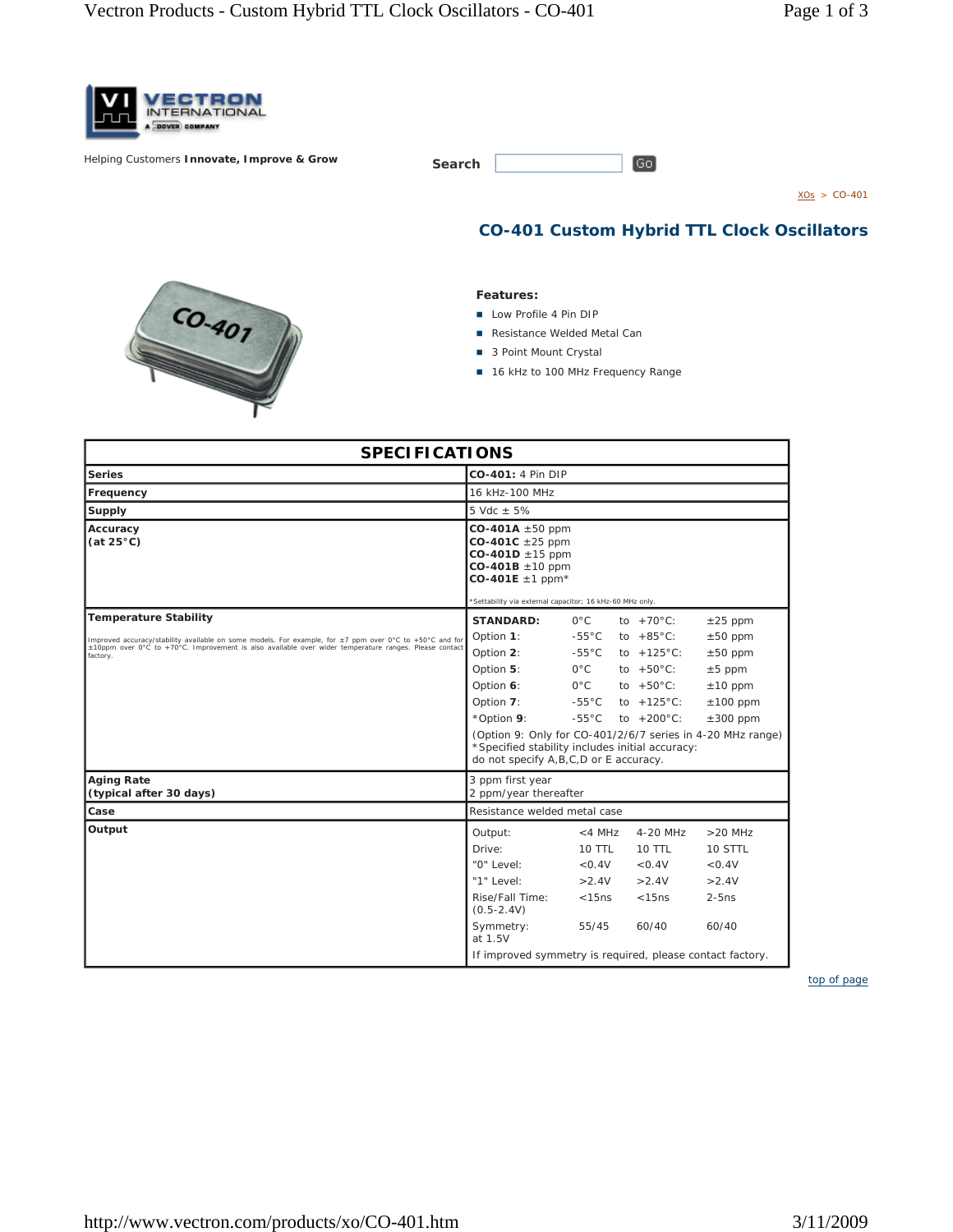

| <b>SCREEN TESTING OF ABOVE MODELS</b>          |                              |              |                   |                   |                                                                                                                                                                                             |  |  |  |  |  |
|------------------------------------------------|------------------------------|--------------|-------------------|-------------------|---------------------------------------------------------------------------------------------------------------------------------------------------------------------------------------------|--|--|--|--|--|
|                                                |                              | Standard     | <b>Options</b>    |                   |                                                                                                                                                                                             |  |  |  |  |  |
| <b>SCREEN TEST</b>                             | MIL-STD-883<br><b>METHOD</b> | <b>CLASS</b> | <b>CLASS</b><br>D | <b>CLASS</b><br>в | <b>CLASS</b>                                                                                                                                                                                |  |  |  |  |  |
| <b>Stabilization Bake</b><br>$(150^{\circ}C)$  |                              |              | X                 | Х                 | S.<br>Class<br>test<br>screen<br>24<br>requirements include                                                                                                                                 |  |  |  |  |  |
| <b>Seal Test</b><br>(Gross and Fine)           | 1014, Cond A2                | X            | Х                 | х                 | hour additional bake-out. 80<br>additional burn-in.<br>hour<br>thermal shock. PIND test<br>and radiographic inspection<br>addition to Class B<br>in<br>Screening. Has major cost<br>impact. |  |  |  |  |  |
| <b>Temperature Cycling</b><br>(Thermal Shock)  | 1010, Cond B                 |              | Х                 | Х                 |                                                                                                                                                                                             |  |  |  |  |  |
| Burn-in, operating<br>160 hours @125°C         |                              |              | X                 | X                 |                                                                                                                                                                                             |  |  |  |  |  |
| Acceleration<br>(5000g in Y <sub>1</sub> axis) | 2001, Cond A                 |              |                   | х                 |                                                                                                                                                                                             |  |  |  |  |  |





**Pinouts**